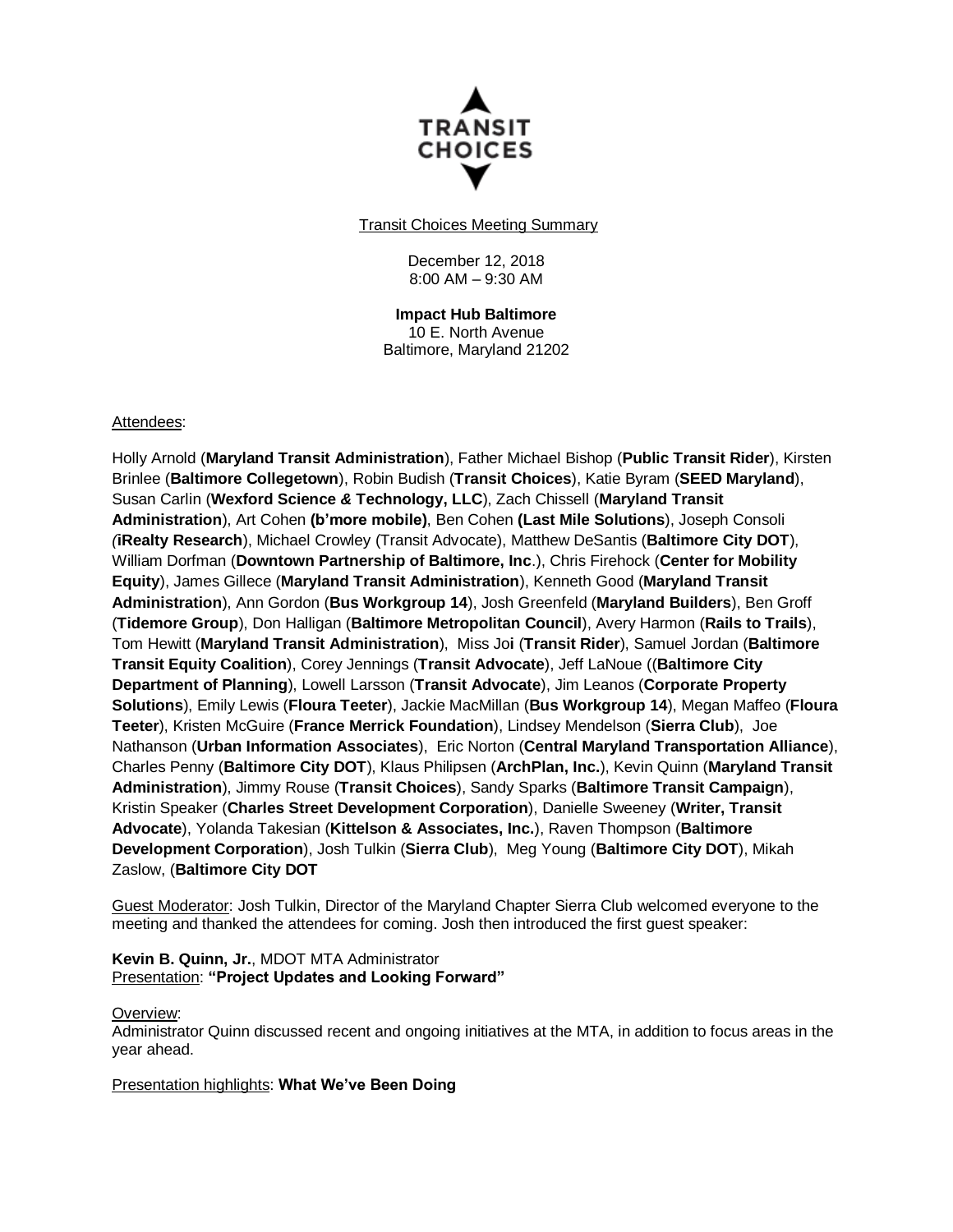# **Real-Time Bus Information**

- $\triangleright$  Partnership with Transit App
	- Provides real-time transit information, simple trip planning, and step-by-step navigation
- $\triangleright$  GPS units installed on entire bus fleet
- $\triangleright$  Significant improvements in trip planning and overall customer experience
- $\triangleright$  Over 98,000 downloads since launching on 6/18/18

### **Internal**

- $\triangleright$  New performance management and scheduling tools in Swiftly
	- ❖ Improved management of vehicles in service
	- Operations Control Center and Field Supervision
	- Vehicle location for maintenance crews
	- ❖ Operator oversight
- $\triangleright$  Data improvements for Police investigations and Transit Information Contact Center
- $\triangleright$  Using real-time data for February 2019 Service Change (first time in MTA history)
- $\triangleright$  Changing culture of operations

# **Charm***Pass* **Mobile Ticketing**

- $\triangleright$  Over 28,000 app downloads
- Over \$630k in revenue in 11 weeks
- $\triangleright$  Used over 82,000 times since launch on 9/27
- $\geq$  90-minute free transfer window
- **Updates**
	- ▶ Dedicated Bus Lane Enforcement
	- $\triangleright$  Transit Signal Priority
		- TSP equipment installed on entire bus fleet and nearly 50 intersections
	- $\triangleright$  Traffic signal system upgrade included:
		- Replacement of traffic signal controllers
		- \* Installation of TSP equipment at the intersection to communicate with the bus equipment
		- Software systems for remote monitoring
		- $\div$  Cellular telecommunications equipment was also installed allowing communications between the intersections and Traffic Management Center (TMC)
	- Phase II will include Liberty Heights Ave (CityLink Lime) and Belair Rd (CityLink Brown)
- **Bus Ridership**
	- October 2018 ridership exceeded October 2016
	- $\triangleright$  July and August 2018 ridership higher than previous year
	- $\triangleright$  Transit ridership falling in 31 out of top 35 major US cities
- **Using Real-Time Data to Build Better Schedules**
- **What We Can Control: Early Departures**
- **Analyzing Bus Complaints**
	- $\triangleright$  YTD total bus complaints down 14% compared to 2017 (through November)
		- No Show complaints down 28%
		- Early complaints down 7%
		- Discourteous operator down 10%
		- Overcrowded down 18%
		- $\div$  Reckless driving down 21%
		- Failure to board down 9%
		- ADA non-compliance down 40%
- **Winter 2019 Service Change**
- **The Year Ahead**
	- > More real-time!
	- $\triangleright$  Downtown bus shelters
	- $\triangleright$  North Avenue Rising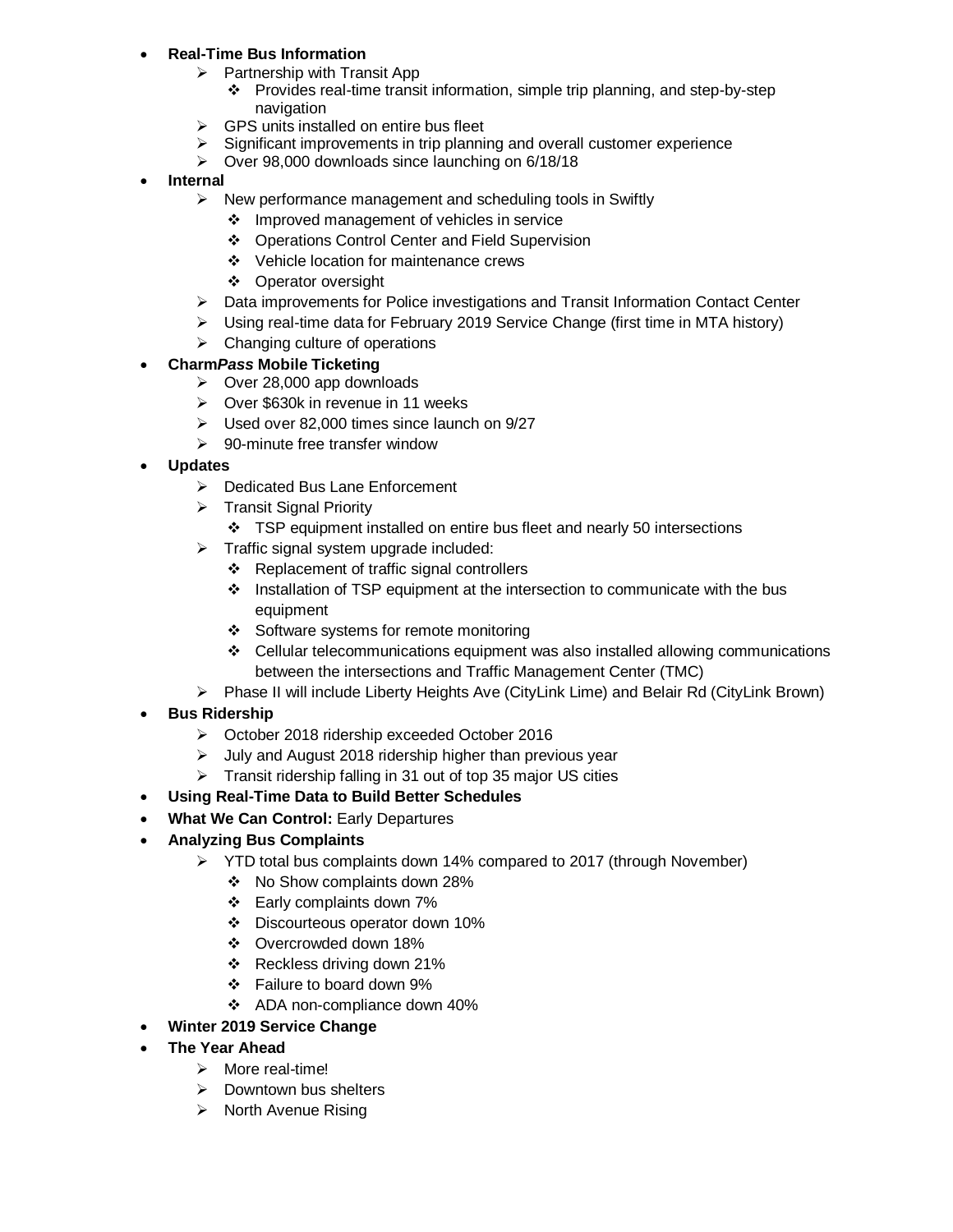- $\triangleright$  Microtransit Pilot
	- LocalLink 75
	- Technical assistance from the Shared Use Mobility Center
- $\triangleright$  New service alerts system
- $\triangleright$  Sustainability Plan
- $\triangleright$  Regional Transit Plan

# Additional Comments:

- Administrator Quinn is committed to institutionalizing a data driven culture at the MTA.
- For the first time in MTA history, they have real time data from thousands of actual runs to build the bus schedule. As a result of this information, bus schedules are being analyzed to determine potential changes.
- The MTA is starting to see positive trends in bus ridership. They are rebuilding the foundation upon which the system runs. Having GPS on the buses helps to better manage the fleet.
- The MTA is focusing on data that they can control for positive outcomes such as early bus departures.
- Motorists who park in bus only lanes will receive a \$250 fine.
- A new service alert system has been implemented to improve customer communication.
- The MTA goal is to have real time on all of their transit modalities by 2019.
- Information regarding the Regional Transit Plan will be available on the MTA website in January 2019.

### **Second Guest Speaker:**

#### **Klaus Philipsen**, President - ArchPlan Inc. Presentation: **"Thoughts for the Regional Transit Plan"**

Overview: Ideas and precedents focused on how to approach and frame the required RTP. Mr. Philipsen shared his suggestions to stimulate the public dialogue.

# Presentation highlights: **The Central Maryland Transit Plan**

- **Central Maryland Regional Transit Plan Commission Members**
	- $\triangleright$  the county executive of Anne Arundel county, or the county executive's designee;
	- $\triangleright$  the mayor of Baltimore city, or the mayor's designee;
	- $\triangleright$  the county executive of Baltimore county, or the county executive's designee; and
	- $\triangleright$  the county executive of Harford county, or the county executive's designee;
	- $\triangleright$  the county executive of Howard county, or the county executive's designee;
	- $\triangleright$  one representative from a central Maryland business or transportation organization, appointed by the president of the senate;
	- $\triangleright$  one representative from a central Maryland business or transportation organization, appointed by the speaker of the house; and
	- $\triangleright$  the following individuals appointed by the governor:
		- \* Three representatives one representative from a central Maryland business organizations;
		- $\div$  One representative from a citizen advisory committee the citizen advisory council;
		- $\div$  One representative from a disabled riders group; and
		- One representative from the MARC riders advisory council
- **The Central Maryland Transit Plan**
	- $\triangleright$  The Law
	- $\triangleright$  A shift in thinking about transit planning
	- $\triangleright$  What should be in the plan?
	- $\triangleright$  Precedents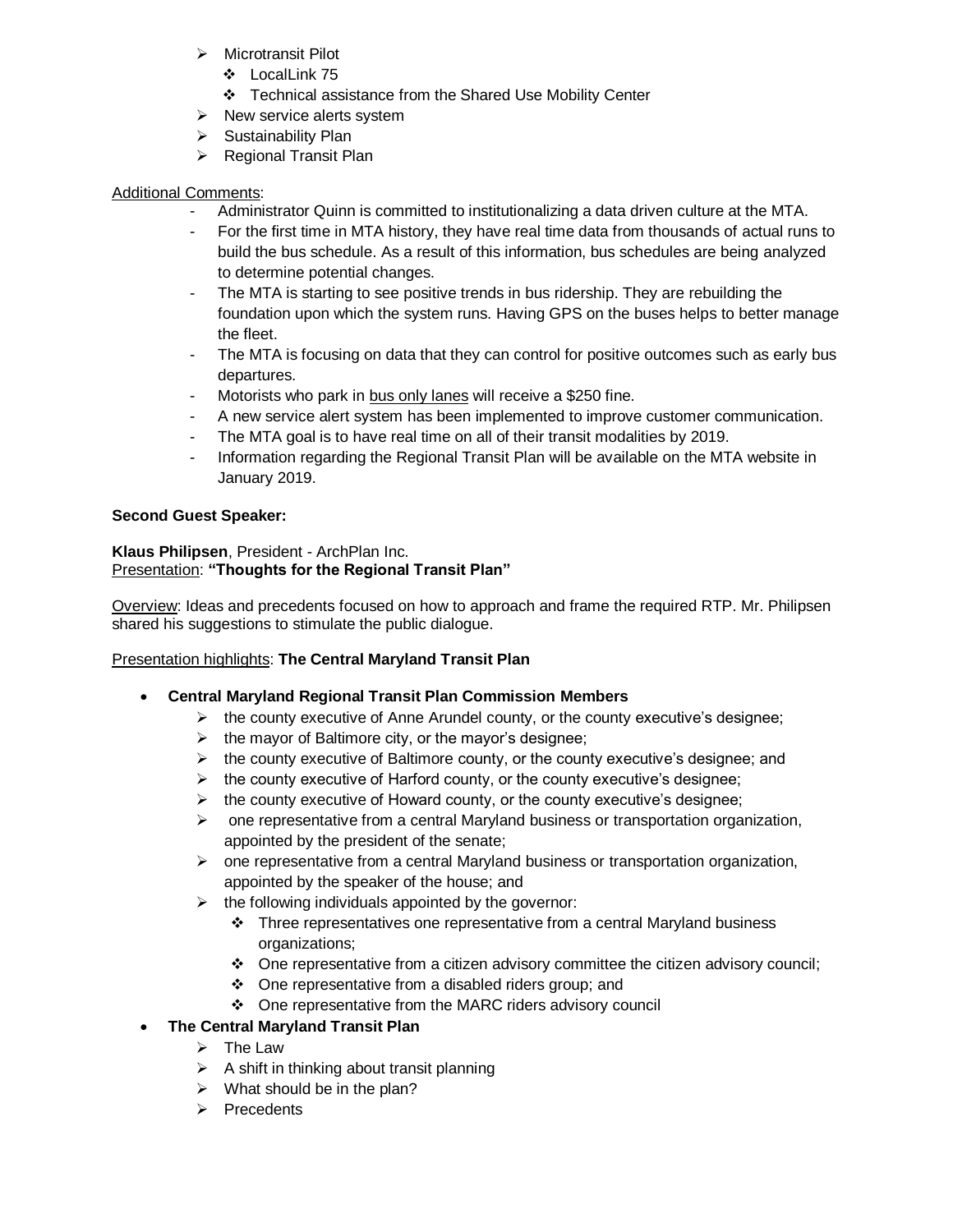$\triangleright$  Issues

#### **New Buzzwords**

- $\triangleright$  Access
- $\triangleright$  Performance
- $\triangleright$  Service
- $\triangleright$  Experience
- $\triangleright$  Interdisciplinary

# **New Plans**

- $\triangleright$  Demand centric
- $\triangleright$  Human centric
- $\triangleright$  Mode neutral
- Outcome based
- $\triangleright$  Equity centric
- **Transit Service**
	- $\triangleright$  How can transit become more efficient?
	- $\triangleright$  How to measure success?
		- Cashless payment
		- $\div$  Performance from the customer's view point
- **Land Use**
	- $\triangleright$  Combatting job sprawl
	- $\triangleright$  Avoiding trips through density
	- $\triangleright$  More use where transit is
	- **Integrate transit as part of the livable city**
- **Future Trends**
- **Housing and transportation are the key affordability**

### Additional Comments:

- The Regional Transit Plan (RTP) needs to be an interactive process to include all transit advocates, and organizations.
- Equity and opportunity would shape the new transit plan with a focus on people, economy, and equity in order to create opportunity:

 1. The plan needs to address how people get from door to door, i.e. the plan has to look not only at transit but at transportation in the broadest sense and include last mile mobility, be it walking, a shuttle, a ride share or even biking or taking a scooter.

 2. The plan needs to also address land use. Not even the best transit can chase all the jobs in the far corners of the region. Instead, good opportunity and good access requires that jobs locate where transit is.

 3. The plan needs to optimize existing assets. It cannot simply rely on additional lines to make up for the shortcomings of the existing systems. Instead, what is already on the ground has to be optimized to perform on a top level. This includes better land use around existing stations.

- Other cities across the country such as Settle and New Orleans have created successful transit plans and strategic mobility plans.
- The RTP must include an east/west transit line.
- On November 21, 2018 Klaus Philipsen published a blog titled The high stakes for the new Regional Transit Plan. Link: https://communityarchitectdaily.blogspot.com/2018/11/thehigh-stakes-for-new-regional.html

### **Other Business:**

 Jimmy Rouse, on behalf of Transit Choices acknowledged and thanked all of the guest speakers for their informative and interesting presentations. He also thanked the meeting attendees for their participation and valuable input. The Transit Choices meetings are designed to be an important forum for the exchange of ideas and information regarding public transit.